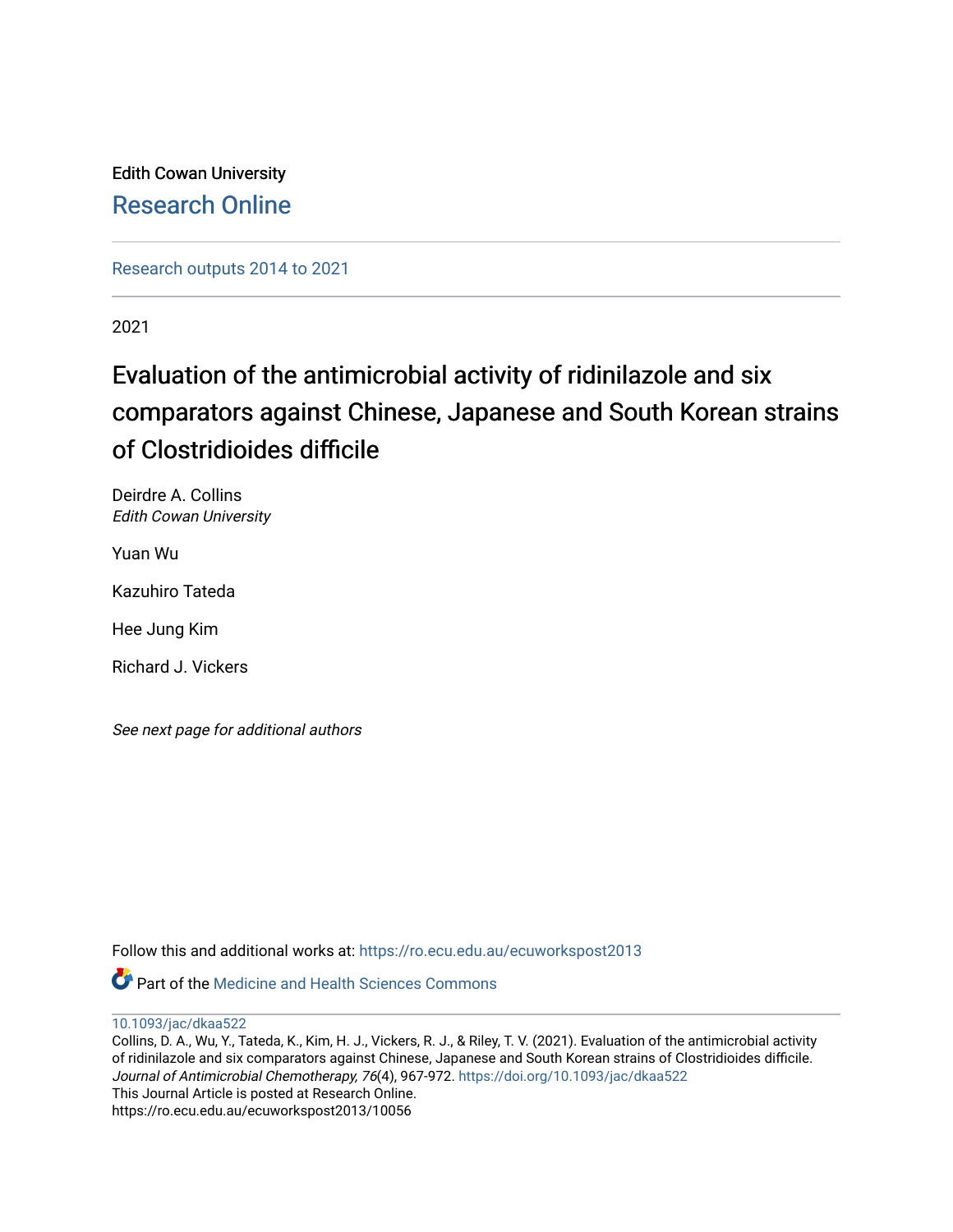### Authors

Deirdre A. Collins, Yuan Wu, Kazuhiro Tateda, Hee Jung Kim, Richard J. Vickers, and Thomas V. Riley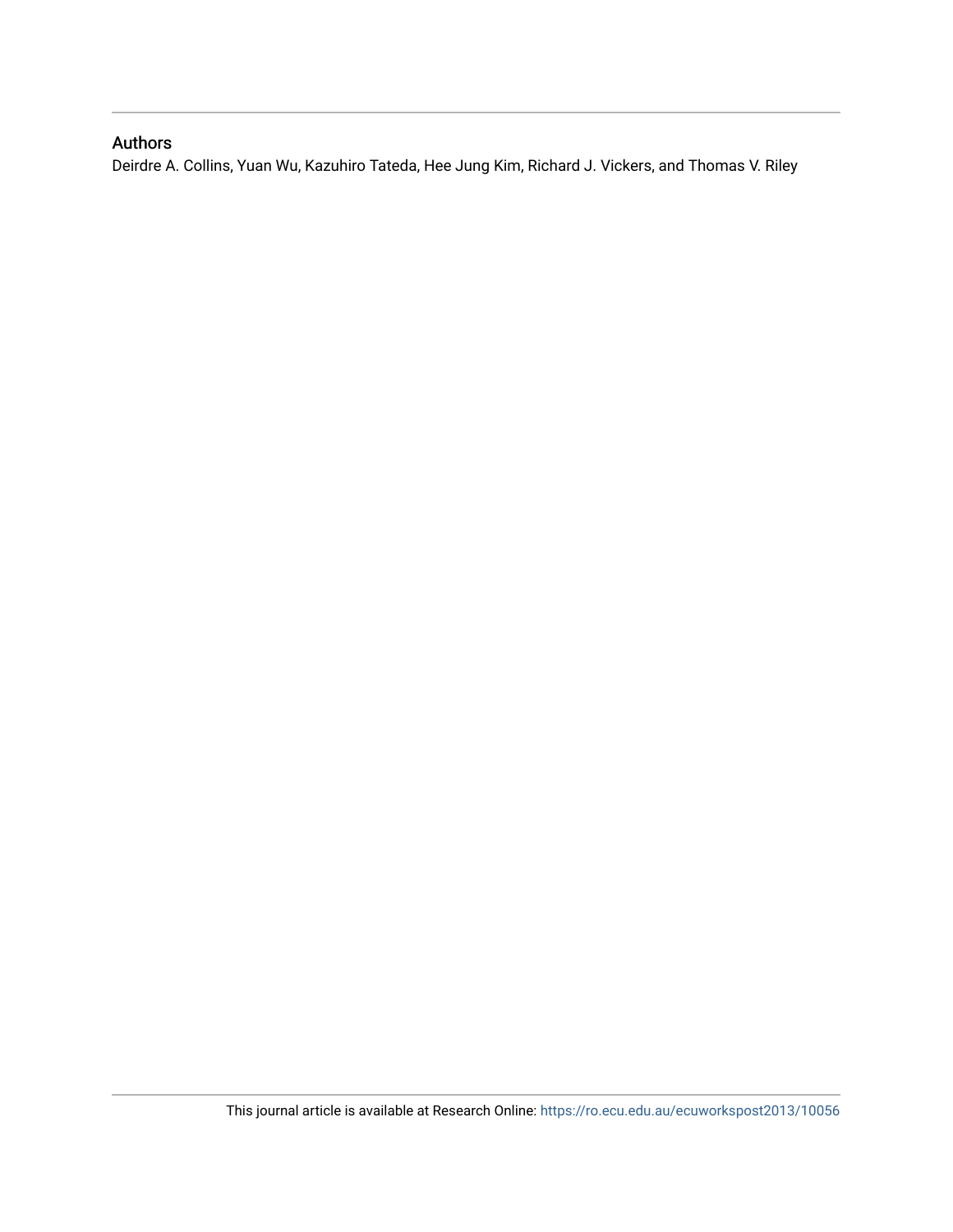## <span id="page-2-0"></span>Evaluation of the antimicrobial activity of ridinilazole and six comparators against Chinese, Japanese and South Korean strains of Clostridioides difficile

Deirdre A. Collins ���� 1, Yuan Wu<sup>2</sup>, Kazuhiro Tateda<sup>3</sup>, Hee-Jung Kim<sup>4</sup>, Richard J. Vickers<sup>5</sup>† and Thomas V. Riley<sup>1,6</sup>\*

 $^{\rm 1}$ School of Medical and Health Sciences, Edith Cowan University, Joondalup, Western Australia;  $^{\rm 2}$ State Key Laboratory for Infectious Disease Prevention and Control, National Institute for Communicable Disease Control and Prevention, Chinese Center for Disease Control and Prevention, Beijing, China; <sup>3</sup>Department of Microbiology and Infectious Diseases, Toho University School of Medicine, Tokyo, Japan; <sup>4</sup>Department of Laboratory Medicine and Research Institute of Bacterial Resistance, Yonsei University College of Medicine, Seoul, South Korea; <sup>5</sup>Summit Therapeutics Inc., Cambridge, MA, USA; <sup>6</sup>Department of Microbiology, PathWest Laboratory Medicine, Nedlands, Western Australia

> \*Corresponding author. E-mail: thomas.riley@uwa.edu.au †Former employee of Summit Therapeutics.

Received 21 September 2020; accepted 20 November 2020

Background: Clostridioides difficile is the most common cause of antimicrobial-associated diarrhoea in high-income countries. Fluoroquinolone resistance enabled the emergence and intercontinental spread of the epidemic ribotype (RT) 027 strain of C. difficile in the early 2000s. Despite frequent inappropriate antimicrobial use in Asia, RT 027 is rarely isolated in the region, but the often fluoroquinolone- and clindamycin-resistant RT 017 strain predominates.

Objectives: This study evaluated the antimicrobial activity of ridinilazole, a novel antimicrobial agent with highly specific activity for C. difficile, against clinical strains of C. difficile from Asia.

Methods: C. difficile strains from Japan ( $n = 64$ ), South Korea ( $n = 32$ ) and China ( $n = 44$ ) were tested by the agar dilution method for susceptibility to ridinilazole, metronidazole, vancomycin, clindamycin, moxifloxacin, rifaximin and fidaxomicin.

Results: All strains were susceptible to ridinilazole, with low MICs (0.03-0.25 mg/L). Several strains showed multiresistance profiles, particularly RT 017 (100% clindamycin resistant, 91.3% moxifloxacin resistant, 82.6% rifaximin resistant) and RT 369 (94.4% clindamycin resistant, 100% moxifloxacin resistant). Rifaximin resistance was absent in all strains from Japan. Multiresistance to clindamycin, moxifloxacin and rifaximin was found in 19 RT 017 strains (from China and South Korea), 2 RT 001 strains (South Korea) and 1 RT 046 strain (South Korea).

Conclusions: Ridinilazole showed potent activity against a range of Asian C. difficile strains, which otherwise frequently displayed resistance to several comparator antimicrobial agents. Ongoing surveillance of antimicrobial resistance profiles is required to monitor and control the spread of resistant strains.

## Introduction

Clostridioides difficile has emerged in the 21st century as the most common cause of healthcare-associated diarrhoea in high-income countries.<sup>[1](#page-6-0)</sup> Outbreaks of C. difficile infection (CDI) in the early 2000s brought increased mortality across North America and Europe, driving researchers to investigate CDI epidemiology and C. difficile virulence further to determine how best to control its spread. In the ensuing years, infection prevention and control measures, including enhanced disinfection and antimicrobial

stewardship, have had mixed results in curbing the transmission of C. difficile within hospitals, while a growing body of evidence is showing community-based transmission is increasing[.2](#page-6-0)

C. difficile causes diarrhoea via production of three different toxins, toxin A, toxin B and binary toxin (CDT), in several combinations, the most common being  $A + B + CDT -$ , followed by  $A - B + CDT$ and  $A + B + CDT +$ , while  $A - B - CDT -$  strains are incapable of causing disease but can colonize the gut. Other combinations of toxin profiles are rare.

V<sup>C</sup> The Author(s) 2020. Published by Oxford University Press on behalf of the British Society for Antimicrobial Chemotherapy. This is an Open Access article distributed under the terms of the Creative Commons Attribution Non-Commercial License (http://creativecom mons.org/licenses/by-nc/4.0/), which permits non-commercial re-use, distribution, and reproduction in any medium, provided the original work is properly cited. For commercial re-use, please contact journals.permissions@oup.com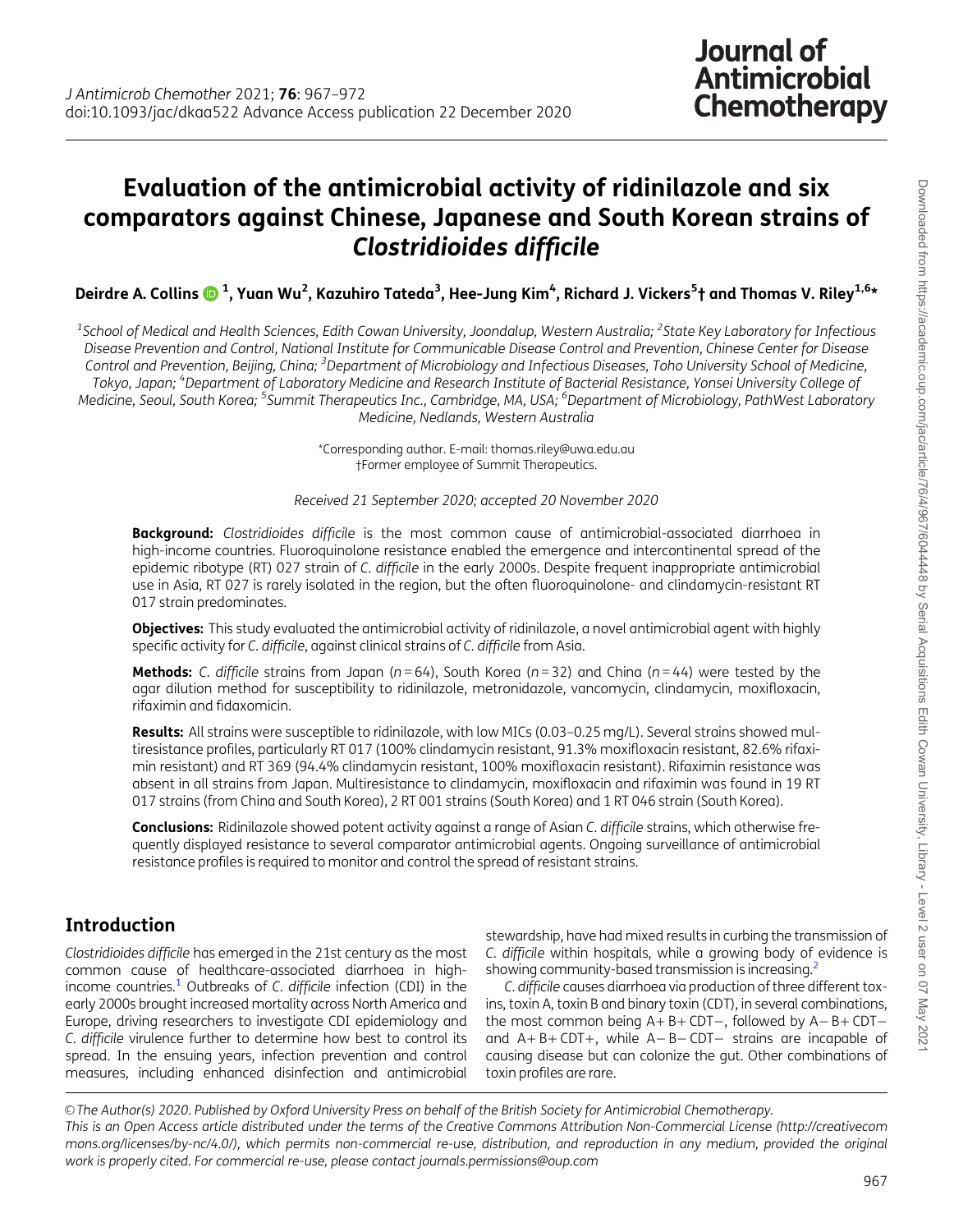<span id="page-3-0"></span>Another key virulence factor of C. difficile is intrinsic and acquired resistance to an array of antimicrobial agents, which has helped drive expansion of C. difficile around the globe in recent decades, influenced by overuse of antimicrobials in both healthcare and agriculture.<sup>2</sup> In particular, unprecedented outbreaks of CDI were caused by the epidemic RT 027 strain  $(A + B + CDT+)$ . RT 027 spread globally from North America in the early 2000s, due in part to acquired resistance to fluoroquinolones via a Thr82Ile mutation (gyrA gene). $3$ 

C. difficile RT 027 has rarely been isolated in Asia-Pacific coun-tries,<sup>[4](#page-6-0)</sup> but several other fluoroquinolone-resistant strains are prominent in the region. The most common strain of C. difficile circulating in Asia is RT 017, an  $A - B + CDT -$  strain that is particularly prevalent in East and South-East Asia and is frequently reported as fluoroquinolone resistant and clindamycin resistant.<sup>5,6</sup> C. difficile RT 017 notably caused outbreaks of CDI in Canada and Europe in the late 1990s and early 2000s. $^6$  Another A – B + CDT – strain, RT 369, is currently one of the most common circulating strains in Japan and China and shows high rates of resistance to clindamycin and moxifloxacin.<sup>[4,7](#page-6-0)</sup> C. difficile RT 018 (A + B + CDT –), another frequently fluoroquinolone-resistant strain, $\frac{8}{3}$  predominates in northern Asia, particularly in Japan and South Korea where, to some extent, it has replaced RT 017.[4,5](#page-6-0)

Recurrent CDI (rCDI) is a frequent and serious outcome of CDI, due to slow recovery of host gut microbiota following treatment with broad-spectrum antimicrobials. Recurrence rates reach as high as 20% in North America and Europe.<sup>9,[10](#page-7-0)</sup> In Asia, rCDI rates appear to be somewhat lower overall at  $5\% - 10\%$ ;  $4.11$  however, a general lack of awareness and underdiagnosis of CDI in Asia<sup>5</sup> may mean that reported recurrence rates are underestimated.

The heavy burden that rCDI places on healthcare systems has driven exploratory research to develop therapeutic agents that will eliminate C. difficile while preserving the gut microflora, to reduce the likelihood of recurrence. One promising candidate therapeutic agent is ridinilazole/SMT19969 [2,2'-bis(4-pyridyl)3H,3'H 5,5'bibenzimidazole] (Summit Therapeutics Inc.), which has shown highly specific inhibitory activity against C. difficile.<sup>[12](#page-7-0)</sup>

The aim of this study was to evaluate the antimicrobial activity of ridinilazole and six comparator antimicrobials against a collection of common C. difficile strains from northern Asia.

## Methods

#### Study strain collection

A total of 140 C. difficile strains from clinical cases of CDI were selected for testing from collections from Japan ( $n = 64$ , isolated in 2010), South Korea  $(n=32,$  isolated 2005-12) and China  $(n=44,$  isolated 2010-11). Strains were selected to represent the most common C. difficile strains circulating in Asia, which included RTs 017, 369, 012, 014/020, 002, 046, 018, 001, 070, [1](#page-4-0)27 and QX 029 (Table 1). In the case of RT 127, the only  $A + B + CDT +$  strain included, a single strain was tested since it had caused a ward-based CDI outbreak in a Tokyo hospital in 2010.<sup>[13](#page-7-0)</sup>

#### Susceptibility testing by agar incorporation

Agar dilution susceptibility testing for ridinilazole, fidaxomicin, metronidazole, vancomycin, clindamycin, moxifloxacin and rifaximin was performed according to the CLSI guidelines[.14](#page-7-0) Strains were recorded as susceptible to fidaxomicin for MIC  $\leq 1$  mg/L $^8$  and susceptible to metronidazole, vancomycin, clindamycin and moxifloxacin for MICs of  $\leq$  2 mg/L. $^{8,14}$  $^{8,14}$  $^{8,14}$  Resistance to

#### Results

MICs for ridinilazole ranged from 0.03 to 0.25 mg/L, with an MIC $_{50}$ of 0.125 mg/L (Table [1\)](#page-4-0) and geometric mean MIC of 0.12 mg/L overall. Similar MICs were recorded for fidaxomicin (range 0.015– 0.25 mg/L) with an MIC $_{50}$  of 0.125 mg/L but lower geometric mean MIC of 0.07 mg/L. All strains were susceptible to metronidazole and vancomycin; one strain from China (RT 001) displayed intermediate vancomycin resistance (MIC 4 mg/L) while all other vancomycin MICs were recorded as  $\leq$ 2 mg/L.

Resistance to clindamycin was widespread (70.7% overall,  $MIC<sub>50</sub>$  of >32 mg/L, MIC<sub>90</sub> of >32 mg/L and geometric mean MIC of 13.03 mg/L; Table [1\)](#page-4-0), found in all RT 017 strains (geometric mean MIC 30.62 mg/L) and in >80% of RT 369 (94.4%), RT 012 (92.3%), RT 046 (81.8%), RT 018 (83.3%) and RT 001 (81.3%) (all MIC<sub>50</sub>s and  $MIC<sub>90</sub>s > 32 mg/L$ ) strains. Clindamycin resistance was most frequently found in strains from South Korea (80.9%), then China (73.0%), then Japan (64.1%; Table [2\)](#page-6-0).

Overall, 61.4% of strains were resistant to moxifloxacin, with an MIC<sub>50</sub> of 16 mg/L, MIC<sub>90</sub> of 32 mg/L and geometric mean of 7.96 mg/L. Moxifloxacin resistance was present in all RT 369 strains, 91.3% of RT 017, 94.1% of RT 002 and 83.3% of RT 018 (Table [1\)](#page-4-0). Resistance to moxifloxacin was rare in China (36.0% of strains), found in 69.5% of strains from Japan and was widespread among strains from South Korea (82.4%); all RT 017, RT 002, RT 001 and RT 018 strains from South Korea were moxifloxacin resistant (Table [2\)](#page-6-0).

Rifaximin resistance was rarer overall (16.4%, MIC $_{50}$  of 0.03 mg/L, MIC<sub>90</sub> of >32 mg/L, geometric mean MIC of 0.08 mg/L; Table [1\)](#page-4-0), found most frequently in RT 017 strains (82.6%) and among some strains of RT 001 (12.5%), RT 070 (20.0%), RT 046 (9.1%) and RT 014/020 (5.3%). Rifaximin resistance was most commonly found in strains from South Korea (33.8%); all RT 017 strains from South Korea and 91.7% of RT 017 from China were resistant to rifaximin; however, no rifaximin resistance was detected in any strains from Japan (Table [2\)](#page-6-0).

Multiresistance to clindamycin, moxifloxacin and rifaximin was found in 22 strains. These were mainly RT 017 strains from China and South Korea ( $n = 19$ ), plus two RT 001 strains (South Korea) and one RT 046 strain (South Korea).

## **Discussion**

The collection of Asian strains of C. difficile tested here showed diverse antimicrobial susceptibility profiles, with high rates of resistance to clindamycin and moxifloxacin. In particular, strains of C. difficile RT 017, the predominant strain circulating in Asia, were almost all multiresistant to clindamycin, moxifloxacin and rifaximin. C. difficile RTs 369 and 018 also showed high resistance rates and high geometric mean MICs for clindamycin and moxifloxacin (Table [1\)](#page-4-0). While the strains tested here were collected prior to 2013, more recent reports from the region show similar resistance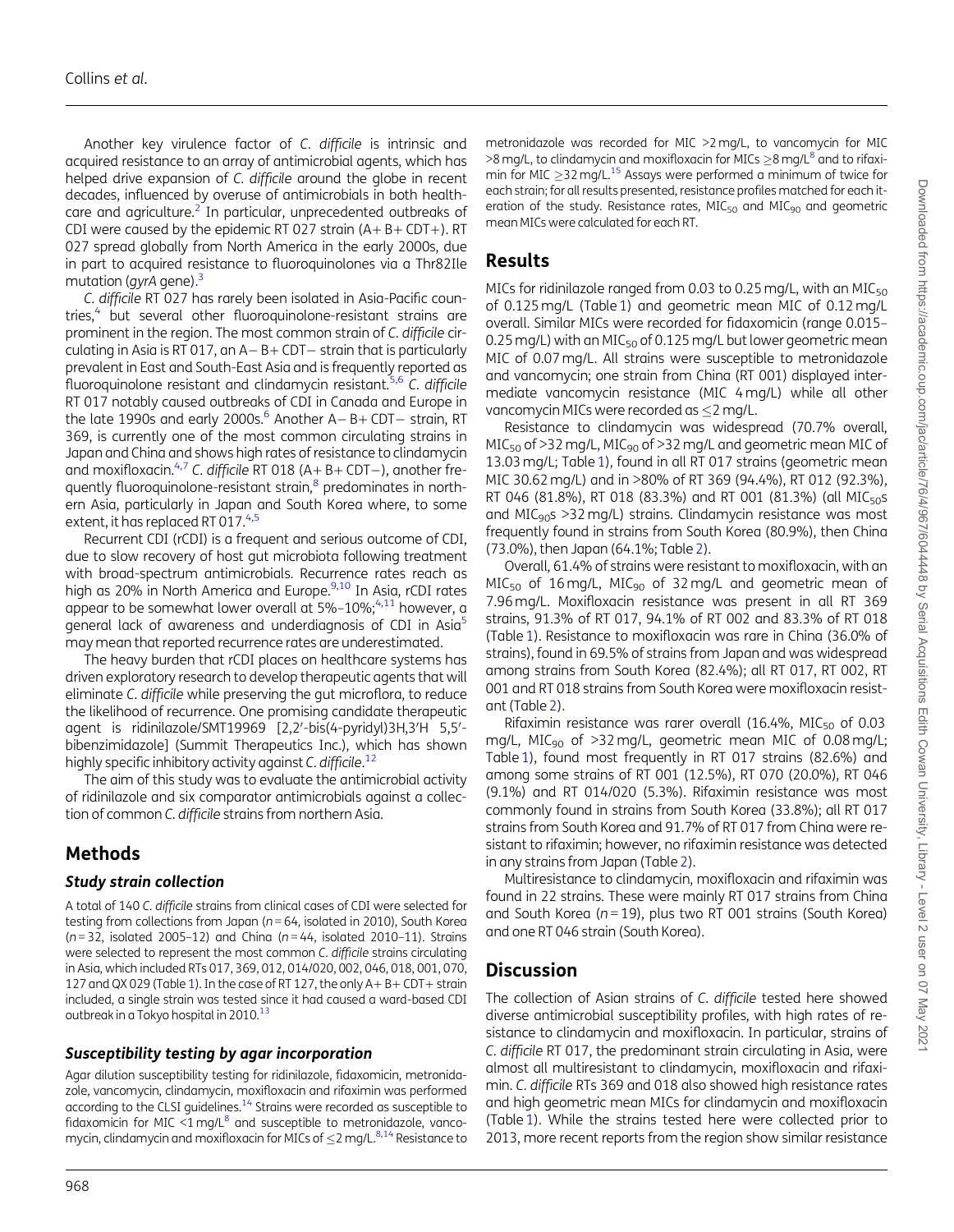#### <span id="page-4-0"></span>Table 1. Overall susceptibility testing results

|                         |            |                       | MIC range        | MIC <sub>50</sub> | MIC <sub>90</sub> | Geometric mean |  |  |
|-------------------------|------------|-----------------------|------------------|-------------------|-------------------|----------------|--|--|
| <b>RT</b>               | Agent      | Resistant<br>n(%)     | (mg/L)           |                   |                   |                |  |  |
| All $(n = 140)$         | <b>RDZ</b> | 0                     | $0.03 - 0.25$    | 0.125             | 0.25              | 0.12           |  |  |
|                         | <b>MTZ</b> | $\boldsymbol{0}$      | $0.06 - 0.5$     | 0.25              | 0.25              | 0.18           |  |  |
|                         | VAN        | $\mathbf{0}$          | $0.06 - 4$       | $\mathbf{1}$      | $\overline{2}$    | 1.13           |  |  |
|                         | CLI        | 99 (70.7)             | $0.125$ to $>32$ | $>32$             | $>32$             | 13.03          |  |  |
|                         | <b>MOX</b> | 86 (61.4)             | 1 to > 32        | 16                | 32                | 7.96           |  |  |
|                         | <b>RFX</b> | 23 (16.4)             | $0.002$ to $>32$ | 0.03              | $>32$             | 0.08           |  |  |
|                         | <b>FDX</b> | $\mathbf 0$           | $0.015 - 0.25$   | 0.125             | 0.25              | 0.07           |  |  |
| RT 017 ( $n = 23$ )     | <b>RDZ</b> | $\boldsymbol{0}$      | $0.03 - 0.125$   | 0.125             | 0.25              | 0.11           |  |  |
|                         | MTZ        | $\mbox{O}$            | $0.06 - 0.25$    | 0.125             | 0.25              | 0.16           |  |  |
|                         | VAN        | $\mathbf 0$           | $0.06 - 2$       | $\mathbf{1}$      | $\overline{2}$    | 0.86           |  |  |
|                         | <b>CLI</b> | 23 (100.0)            | 8 to >32         | $>32$             | $>32$             | 30.62          |  |  |
|                         | <b>MOX</b> | 21 (91.3)             | 1 to >32         | 32                | 32                | 21.81          |  |  |
|                         | <b>RFX</b> | 19 (82.6)             | $0.008$ to $>32$ | $>32$             | $>32$             | 7.63           |  |  |
|                         | <b>FDX</b> | $\mathbf 0$           | $0.015 - 0.125$  | 0.06              | 0.125             | 0.06           |  |  |
| RT 014/020 ( $n = 19$ ) | <b>RDZ</b> | $\boldsymbol{0}$      | $0.06 - 0.25$    | 0.125             | 0.125             | 0.11           |  |  |
|                         | <b>MTZ</b> | $\mathbf 0$           | $0.06 - 0.25$    | 0.25              | 0.25              | 0.20           |  |  |
|                         | VAN        | $\mathbf 0$           | $0.5 - 2$        | $\,1\,$           | $\overline{2}$    | 1.36           |  |  |
|                         | <b>CLI</b> | 4(21.1)               | $0.25$ to $>32$  | $\overline{4}$    | 16                | 2.83           |  |  |
|                         | <b>MOX</b> | 4(21.1)               | $1 - 32$         | $\overline{2}$    | 16                | 3.39           |  |  |
|                         | <b>RFX</b> | 1(5.3)                | $0.005 - 32$     | 0.015             | 0.03              | 0.02           |  |  |
|                         | <b>FDX</b> | $\boldsymbol{0}$      | $0.03 - 0.25$    | 0.125             | 0.125             | 0.08           |  |  |
| RT 369 ( $n = 18$ )     | <b>RDZ</b> | $\boldsymbol{0}$      | $0.06 - 0.25$    | 0.125             | 0.25              | 0.16           |  |  |
|                         | <b>MTZ</b> | $\boldsymbol{0}$      | $0.125 - 0.25$   | 0.25              | 0.25              | 0.18           |  |  |
|                         | VAN        | $\mathbf 0$           | $0.5 - 2$        | $\mathbf{1}$      | $\mathbf{1}$      | 1.00           |  |  |
|                         | CLI        | 17 (94.4)             | $0.25$ to $>32$  | $>32$             | $>32$             | 26.40          |  |  |
|                         | <b>MOX</b> | 18 (100.0)            | 8 to >32         | 16                | 16                | 13.45          |  |  |
|                         | <b>RFX</b> | $\,0\,$               | $0.015 - 0.03$   | 0.03              | 0.03              | 0.02           |  |  |
|                         | <b>FDX</b> | $\boldsymbol{0}$      | $0.03 - 0.25$    | 0.125             | 0.25              | 0.09           |  |  |
| RT 002 ( $n = 17$ )     | <b>RDZ</b> | $\boldsymbol{0}$      | $0.03 - 0.25$    | 0.125             | 0.25              | 0.12           |  |  |
|                         | MTZ        | $\mathbf 0$           | $0.125 - 0.5$    | 0.25              | 0.25              | 0.20           |  |  |
|                         | VAN        | $\overline{0}$        | $0.125 - 2$      | $\mathbf{1}$      | $\overline{2}$    | 1.17           |  |  |
|                         | <b>CLI</b> | 10 (58.8)             | $0.25$ to $>32$  | $>32$             | $>32$             | 8.16           |  |  |
|                         | <b>MXF</b> | 16 (94.1)             | 1 to >32         | 32                | $>32$             | 19.89          |  |  |
|                         | <b>RFX</b> | $\mathbf 0$           | $0.008 - 0.03$   | 0.015             | 0.03              | 0.02           |  |  |
|                         | <b>FDX</b> | $\boldsymbol{0}$      | $0.015 - 0.25$   | 0.06              | 0.125             | 0.08           |  |  |
| RT 001 ( $n = 16$ )     | <b>RDZ</b> | $\boldsymbol{0}$      | $0.06 - 0.125$   | 0.125             | 0.125             | 0.09           |  |  |
|                         | MTZ        | $\mathbf 0$           | $0.125 - 0.25$   | 0.25              | 0.25              | 0.18           |  |  |
|                         | VAN        | 0                     | $0.06 - 4$       | 1                 | 2                 | 0.94           |  |  |
|                         | CLI        | 13 (81.3)             | $0.25$ to $>32$  | $>32$             | $>32$             | 19.03          |  |  |
|                         | MOX        | 11 (68.8)             | 1 to >32         | 8                 | 16                | 6.11           |  |  |
|                         | <b>RFX</b> | 2(12.5)               | $0.008$ to $>32$ | 0.03              | $>32$             | 0.24           |  |  |
|                         | <b>FDX</b> | $\mathbf 0$           | $0.015 - 0.25$   | 0.03              | 0.06              | 0.04           |  |  |
| RT 012 ( $n = 13$ )     | RDZ        | $\mathbf 0$           | $0.06 - 0.25$    | 0.125             | 0.125             | 0.11           |  |  |
|                         | MTZ        | $\mathbf 0$           | $0.125 - 0.5$    | 0.25              | 0.25              | 0.23           |  |  |
|                         | VAN        | $\mathbf 0$           | $1 - 2$          | $\overline{2}$    | $\overline{2}$    | 1.57           |  |  |
|                         | CLI        | 12 (92.3)             | 4 to > 32        | $>32$             | $>32$             | 27.27          |  |  |
|                         | <b>MOX</b> |                       | $\overline{2}$   | $\overline{2}$    | $\overline{2}$    | 2.00           |  |  |
|                         | <b>RFX</b> | 0<br>$\boldsymbol{0}$ | $0.008 - 0.03$   | 0.015             | 0.03              | 0.02           |  |  |
|                         |            | $\mathbf 0$           |                  |                   |                   |                |  |  |
|                         | <b>FDX</b> |                       | $0.03 - 0.25$    | 0.125             | 0.25              | 0.10           |  |  |
| RT 018 ( $n = 12$ )     | <b>RDZ</b> | $\mathbf 0$           | $0.06 - 0.125$   | 0.125             | 0.125             | 0.11           |  |  |
|                         | MTZ        | 0                     | $0.125 - 0.25$   | 0.125             | 0.25              | 0.17           |  |  |

Continued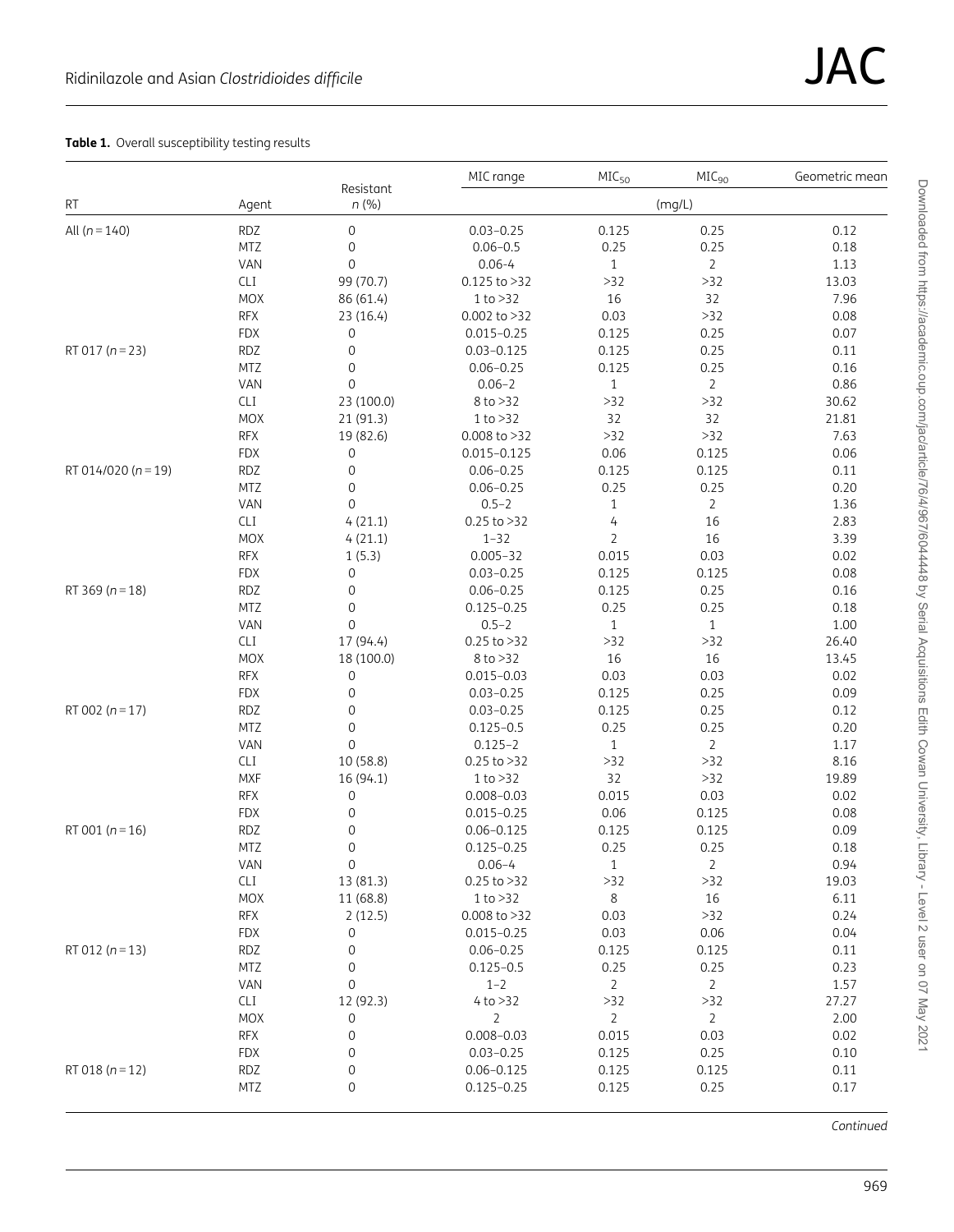#### <span id="page-5-0"></span>Table 1. Continued

|                     |            | Resistant           | MIC range        | MIC <sub>50</sub> | MIC <sub>90</sub> | Geometric mean |  |  |
|---------------------|------------|---------------------|------------------|-------------------|-------------------|----------------|--|--|
| RT                  | Agent      | n(%)                | (mg/L)           |                   |                   |                |  |  |
|                     | VAN        | $\mathsf{O}\xspace$ | $0.25 - 2$       | $\,1\,$           | $\overline{2}$    | 1.14           |  |  |
|                     | CLI        | 10(83.3)            | $0.25$ to $>32$  | $>32$             | $>32$             | 18.28          |  |  |
|                     | <b>MOX</b> | 10 (83.3)           | $2 - 32$         | 32                | 32                | 16.88          |  |  |
|                     | <b>RFX</b> | $\boldsymbol{0}$    | $0.008 - 16$     | 0.015             | 0.03              | 0.02           |  |  |
|                     | <b>FDX</b> | $\mathbf 0$         | $0.03 - 0.125$   | 0.06              | 0.125             | 0.06           |  |  |
| RT 046 ( $n = 11$ ) | <b>RDZ</b> | $\mathbf 0$         | $0.06 - 0.25$    | 0.125             | 0.125             | 0.12           |  |  |
|                     | <b>MTZ</b> | $\mathbf 0$         | $0.125 - 0.25$   | 0.25              | 0.25              | 0.19           |  |  |
|                     | VAN        | $\mathsf{O}\xspace$ | $0.06 - 2$       | $\overline{2}$    | $\overline{2}$    | 1.50           |  |  |
|                     | CLI        | 9(81.8)             | $0.125$ to $>32$ | $>32$             | $>32$             | 18.15          |  |  |
|                     | <b>MOX</b> | 2(18.2)             | $1 - 16$         | $\overline{2}$    | 16                | 2.27           |  |  |
|                     | <b>RFX</b> | 1(9.1)              | $0.008$ to $>32$ | 0.015             | 0.03              | 0.03           |  |  |
|                     | <b>FDX</b> | $\mathsf{O}\xspace$ | $0.06 - 0.25$    | 0.125             | 0.125             | 0.09           |  |  |
| $QX 029 (n=6)$      | <b>RDZ</b> | $\mathbf 0$         | $0.06 - 0.25$    | 0.125             |                   | 0.12           |  |  |
|                     | <b>MTZ</b> | $\mathbf 0$         | $0.125 - 0.25$   | 0.25              |                   | 0.19           |  |  |
|                     | VAN        | $\mathsf{O}\xspace$ | $0.25 - 2$       | $\mathbf{1}$      |                   | 0.84           |  |  |
|                     | CLI        | 1(16.7)             | $0.25$ to $>32$  | $\overline{4}$    |                   | 2.24           |  |  |
|                     | <b>MOX</b> | 4(66.7)             | $1 - 32$         | 16                |                   | 10.08          |  |  |
|                     | <b>RFX</b> | $\mathsf{O}\xspace$ | $0.008 - 0.03$   | 0.03              |                   | 0.02           |  |  |
|                     | <b>FDX</b> | $\mathsf{O}\xspace$ | $0.06 - 0.25$    | 0.125             |                   | 0.10           |  |  |
| RT 070 ( $n = 4$ )  | <b>RDZ</b> | $\mathsf{O}\xspace$ | 0.125            | 0.125             |                   | 0.13           |  |  |
|                     | <b>MTZ</b> | $\mathsf{O}\xspace$ | $0.06 - 0.25$    | 0.25              |                   | 0.18           |  |  |
|                     | VAN        | $\mathsf{O}\xspace$ | 2                | $\overline{2}$    |                   | 2.00           |  |  |
|                     | <b>CLI</b> | $\mathsf{O}\xspace$ | $0.5 - 4$        | $\overline{2}$    |                   | 2.00           |  |  |
|                     | <b>MOX</b> | $\mathsf{O}\xspace$ | $\overline{2}$   | $\overline{2}$    |                   | 2.00           |  |  |
|                     | <b>RFX</b> | 1(20.0)             | $0.015 - 0.03$   | 0.03              |                   | 0.02           |  |  |
|                     | <b>FDX</b> | $\mathsf{O}\xspace$ | $0.06 - 0.125$   | 0.06              |                   | 0.09           |  |  |
| RT 127 ( $n = 1$ )  | <b>RDZ</b> | $\mathsf{O}\xspace$ | 0.25             |                   |                   |                |  |  |
|                     | <b>MTZ</b> | $\mathsf{O}\xspace$ | 0.25             |                   |                   |                |  |  |
|                     | VAN        | $\mathbf 0$         | $\mathbf{1}$     |                   |                   |                |  |  |
|                     | CLI        | $\mathbf 0$         | $\,8\,$          |                   |                   |                |  |  |
|                     | <b>MOX</b> | $\mathbf 0$         | $\mathbf{1}$     |                   |                   |                |  |  |
|                     | <b>RFX</b> | $\mathsf{O}\xspace$ | 0.03             |                   |                   |                |  |  |
|                     | <b>FDX</b> | $\mathsf{O}\xspace$ | 0.06             |                   |                   |                |  |  |

RDZ, ridinilazole; MTZ, metronidazole; VAN, vancomycin; CLI, clindamycin; MOX, moxifloxacin; RFX, rifaximin; FDX, fidaxomicin.

patterns[.16](#page-7-0) The circulation of strains with enhanced resistance profiles warrants regular surveillance and stewardship of prescribing practices.

Ridinilazole and fidaxomicin were both potently active against C. difficile. The low MICs found here agreed with previous reports.<sup>12</sup> Fidaxomicin is already in therapeutic use in several countries and fidaxomicin-resistant C. difficile strains have been reported in rare cases.[17](#page-7-0) Ridinilazole is currently in Phase III clinical trials; to date, no resistance to ridinilazole has been reported.

No resistance to metronidazole or vancomycin was found. One strain (an RT 001 strain from China) showed borderline resistance to vancomycin (4 mg/L) according to EUCAST epidemiological cutoff values (>2 mg/L, [www.eucast.org](http://www.eucast.org)), but was considered as inter-mediately resistant according to Freeman et al.<sup>[8](#page-6-0)</sup> (breakpoint >8 mg/L). Increased MICs implying intermediate or complete

resistance to vancomycin have been reported previously, $8$  as have increased MICs to metronidazole, including among  $A - B - CDT -$ C. difficile strains, $18$  which circulate widely in Asia. These findings highlight a need for continuing surveillance for changes in susceptibility of C. difficile to metronidazole and vancomycin worldwide.

Notably, no rifaximin resistance was detected in strains from Japan, compared with the high rates seen among RT 017 strains from China and South Korea (Table [2](#page-6-0)). Rifaximin was only introduced in Japan in November 2016, after the strains tested here were collected.<sup>[19](#page-7-0)</sup> Rifaximin resistance may now emerge among C. difficile strains in Japan, as rapid emergence of rifaximin/ rifampin resistance following treatment with rifaximin has been demonstrated in Staphylococcus aureus and in C. difficile.<sup>[15,20](#page-7-0)</sup> The fact that C. difficile strains from neighbouring China and/or South Korea had comparatively high rates of resistance to rifaximin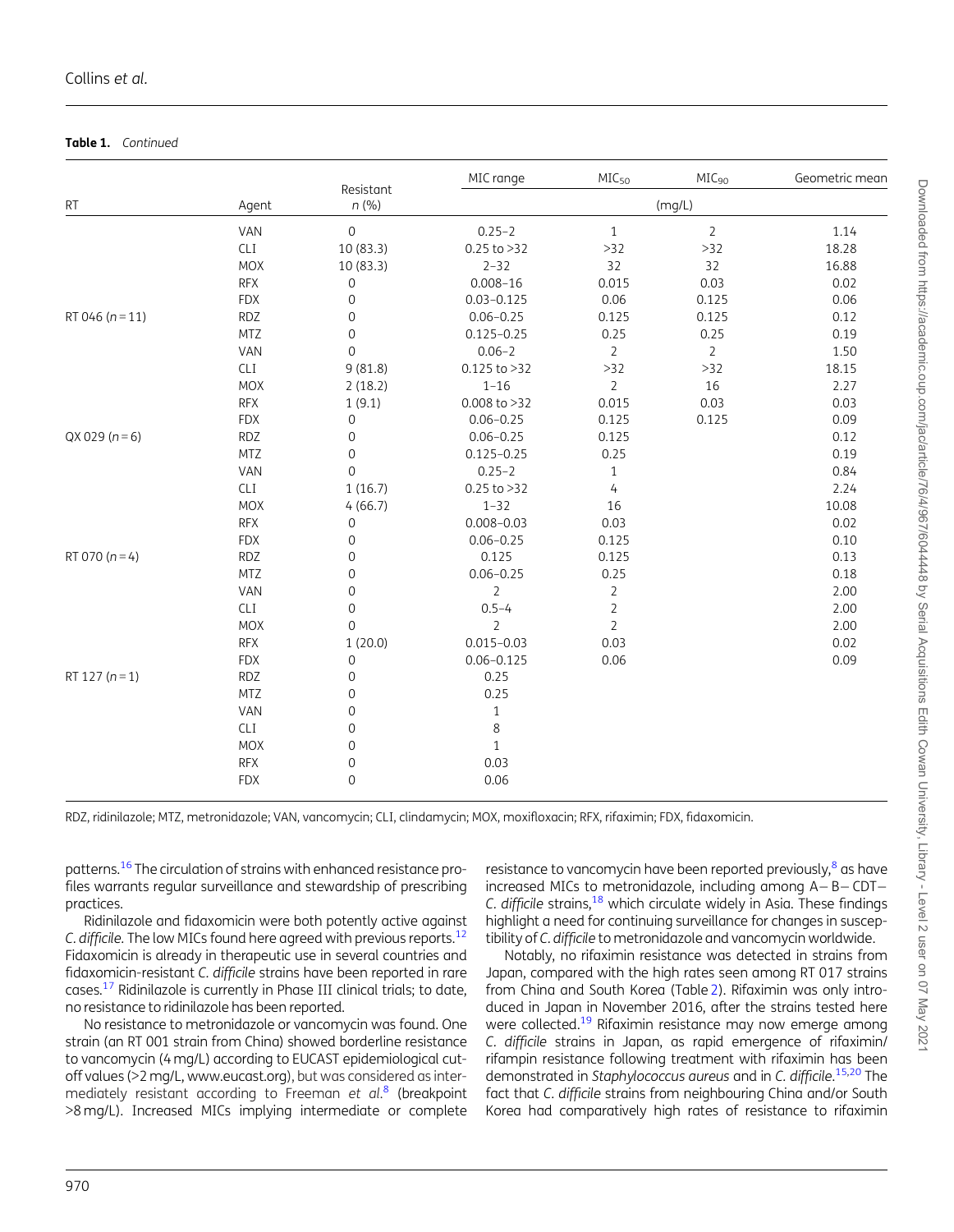<span id="page-6-0"></span>

|  | Table 2. Summary of percentage of resistant strains and geometric mean MICs by country and RT |  |  |  |
|--|-----------------------------------------------------------------------------------------------|--|--|--|
|  |                                                                                               |  |  |  |

|             |            |                | Percentage resistant (geometric mean MIC, mg/L) |            |            |               |               |              |            |  |
|-------------|------------|----------------|-------------------------------------------------|------------|------------|---------------|---------------|--------------|------------|--|
| Country     | <b>RT</b>  | n              | <b>RDZ</b>                                      | <b>MTZ</b> | <b>VAN</b> | <b>CLI</b>    | <b>MOX</b>    | <b>RFX</b>   | <b>FDX</b> |  |
| China       | RT 017     | 12             | 0(0.14)                                         | 0(0.17)    | 0(1)       | 100(32)       | 91.7 (20.53)  | 91.7 (13.48) | 0(0.05)    |  |
|             | RT 014/020 | 4              | 0(0.1)                                          | 0(0.18)    | 0(1.41)    | 25.0 (4.36)   | 25.0 (2.83)   | 0(0.02)      | 0(0.09)    |  |
|             | RT 002     | 3              | 0(0.16)                                         | 0(0.25)    | 0(1.59)    | 100.0(32)     | 100.0(16)     | 0(0.02)      | 0(0.14)    |  |
|             | RT 001     | 4              | 0(0.13)                                         | 0(0.21)    | 0(2.18)    | 50.0(8)       | 0(1.83)       | 0(0.02)      | 0(0.04)    |  |
|             | RT 012     | 10             | 0(0.12)                                         | 0(0.24)    | 0(1.68)    | 90.0 (25.99)  | 0(2)          | 0(0.02)      | 0(0.1)     |  |
|             | RT 046     | 5              | 0(0.12)                                         | 0(0.22)    | 0(1.87)    | 100.0(32)     | 0(2.3)        | 0(0.02)      | 0(0.11)    |  |
|             | QX 029     | $\overline{2}$ | 0(0.13)                                         | 0(0.21)    | 0(1.68)    | 0(2)          | 0(1.68)       | 0(0.02)      | 0(0.09)    |  |
|             | RT 070     | 4              | 0(0.13)                                         | 0(0.18)    | 0(0.38)    | 0(7.34)       | 0(12.34)      | 0(0.03)      | 0(0.04)    |  |
|             | Overall    | 44             | 0(0.13)                                         | 0(0.20)    | 0(1.50)    | 73.0 (15.51)  | 36.0 (4.57)   | 24.7(0.12)   | 0(0.08)    |  |
| South Korea | RT 017     | 8              | 0(0.09)                                         | 0(0.15)    | 0(0.77)    | 100.0(32)     | 100.0(32)     | 100.0(32)    | 0(0.06)    |  |
|             | RT 014/020 | 6              | 0(0.1)                                          | 0(0.22)    | 0(1.5)     | 50.0(4.24)    | 33.3 (3.78)   | 16.7(0.02)   | 0(0.06)    |  |
|             | RT 002     | 3              | 0(0.11)                                         | 0(0.22)    | 0(1.26)    | 33.3 (5.04)   | 100.0 (20.16) | 0(0.02)      | 0(0.05)    |  |
|             | RT 001     | 11             | 0(0.08)                                         | 0(0.17)    | 0(0.72)    | 100.0 (31.16) | 100.0 (10.17) | 18.1 (0.63)  | 0(0.04)    |  |
|             | RT 018     | $\mathbf{1}$   | 0(0.09)                                         | 0(0.25)    | 0(1.41)    | 100.0(32)     | 100.0(32)     | 0(0.49)      | 0(0.03)    |  |
|             | RT 046     | 3              | 0(0.11)                                         | 0(0.18)    | 0(0.99)    | 66.7 (8.98)   | 33.3(4)       | 33.3(0.2)    | 0(0.05)    |  |
|             | Overall    | 32             | 0(0.09)                                         | 0(0.18)    | 0(0.92)    | 80.9 (16.84)  | 82.4 (11.31)  | 33.8 (0.58)  | 0(0.05)    |  |
| Japan       | RT 017     | 3              | 0(0.11)                                         | 0(0.12)    | 0(0.63)    | 100.0 (22.63) | 33.3 (10.08)  | 0(0.02)      | 0(0.08)    |  |
|             | RT 014/020 | 9              | 0(0.11)                                         | 0(0.19)    | 0(1.26)    | 0(1.78)       | 11.1(3.43)    | 0(0.02)      | 0(0.09)    |  |
|             | RT 369     | 18             | 0(0.16)                                         | 0(0.18)    | 0(1)       | 94.4 (26.4)   | 100.0 (13.45) | 0(0.02)      | 0(0.09)    |  |
|             | RT 002     | 11             | 0(0.12)                                         | 0(0.18)    | 0(1.06)    | 54.5 (6.42)   | 90.9 (20.99)  | 0(0.02)      | 0(0.08)    |  |
|             | RT 001     | $\mathbf{1}$   | 0(0.09)                                         | 0(0.18)    | 0(1)       | 0(1)          | 50.0(1)       | 0(0.02)      | 0(0.06)    |  |
|             | RT 012     | 3              | 0(0.1)                                          | 0(0.2)     | 0(1.26)    | 100.0(32)     | 0(2)          | 0(0.02)      | 0(0.11)    |  |
|             | RT 018     | 11             | 0(0.12)                                         | 0(0.17)    | 0(1.12)    | 81.8 (17.45)  | 81.8 (16)     | 0(0.02)      | 0(0.06)    |  |
|             | RT 046     | 3              | 0(0.14)                                         | 0(0.16)    | 0(1.59)    | 66.7 (14.25)  | 0(1.26)       | 0(0.02)      | 0(0.12)    |  |
|             | QX 029     | 4              | 0(0.12)                                         | 0(0.18)    | 0(0.59)    | 25.0 (2.38)   | 25.0 (24.68)  | 0(0.02)      | 0(0.1)     |  |
|             | RT 127     | $\mathbf{1}$   | 0(0.09)                                         | 0(0.13)    | 0(1)       | 0(1.41)       | 0(1)          | 0(0.02)      | 1(0.04)    |  |
|             | Overall    | 64             | 0(0.13)                                         | 0(0.18)    | 0(1.04)    | 64.1 (10.12)  | 69.5 (9.68)   | 0.0(0.02)    | 0(0.08)    |  |

RDZ, ridinilazole; MTZ, metronidazole; VAN, vancomycin; CLI, clindamycin; MOX, moxifloxacin; RFX, rifaximin; FDX, fidaxomicin.

implies there is little movement of C. difficile strains between the countries, at least into Japan.

In conclusion, ridinilazole showed excellent activity against a range of C. difficile strains from Asian countries, which were frequently multiresistant to clindamycin, moxifloxacin and rifaximin. Dependent on the outcome of Phase III trials that are currently underway, ridinilazole appears to be a strong candidate for first-line therapy for CDI not only in Asia but elsewhere; however, costeffectiveness of treatment with ridinilazole versus other antimicrobials must be considered, especially in lower-income Asian countries.

#### Funding

This work was supported by Summit Therapeutics Inc., Cambridge, MA, USA. D. Collins is a recipient of an Early Career Fellowship from the National Health & Medical Research Council.

## Transparency declarations

R. Vickers was formerly an employee of Summit Therapeutics plc (now Summit Therapeutics Inc.). All other authors have no conflicts to declare in relation to this work.

#### References

[1](#page-2-0) Martin JS, Monaghan TM, Wilcox MH. Clostridium difficile infection: epidemiology, diagnosis and understanding transmission. Nat Rev Gastroenterol Hepatol 2016; 13: 206-16.

[2](#page-2-0) Lim SC, Knight DR, Riley TV. Clostridium difficile and One Health. Clin Microbiol Infect 2020; 26: 857–63.

[3](#page-3-0) He M, Miyajima F, Roberts P et al. Emergence and global spread of epidemic healthcare-associated Clostridium difficile. Nat Genet 2013; 45: 109–13.

[4](#page-3-0) Collins DA, Sohn KM, Wu Y et al. Clostridioides difficile infection in the Asia-Pacific region. Emerg Microbes Infect 2020; 9: 42–52.

[5](#page-3-0) Collins DA, Hawkey PM, Riley TV. Epidemiology of Clostridium difficile infection in Asia. Antimicrob Resist Infect Control 2013; 2: 21.

[6](#page-3-0) Imwattana K, Knight DR, Kullin B et al. Antimicrobial resistance in Clostridium difficile ribotype 017. Expert Rev Anti Infect Ther 2020; 18: 17–25.

[7](#page-3-0) Qin J, Dai Y, Ma X et al. Nosocomial transmission of Clostridium difficile genotype ST81 in a general teaching hospital in China traced by whole genome sequencing. Sci Rep 2017; 7: 9627.

[8](#page-3-0) Freeman J, Vernon J, Morris K et al. Pan-European longitudinal surveillance of antibiotic resistance among prevalent Clostridium difficile ribotypes. Clin Microbiol Infect 2015; 21: 248.e9–16.